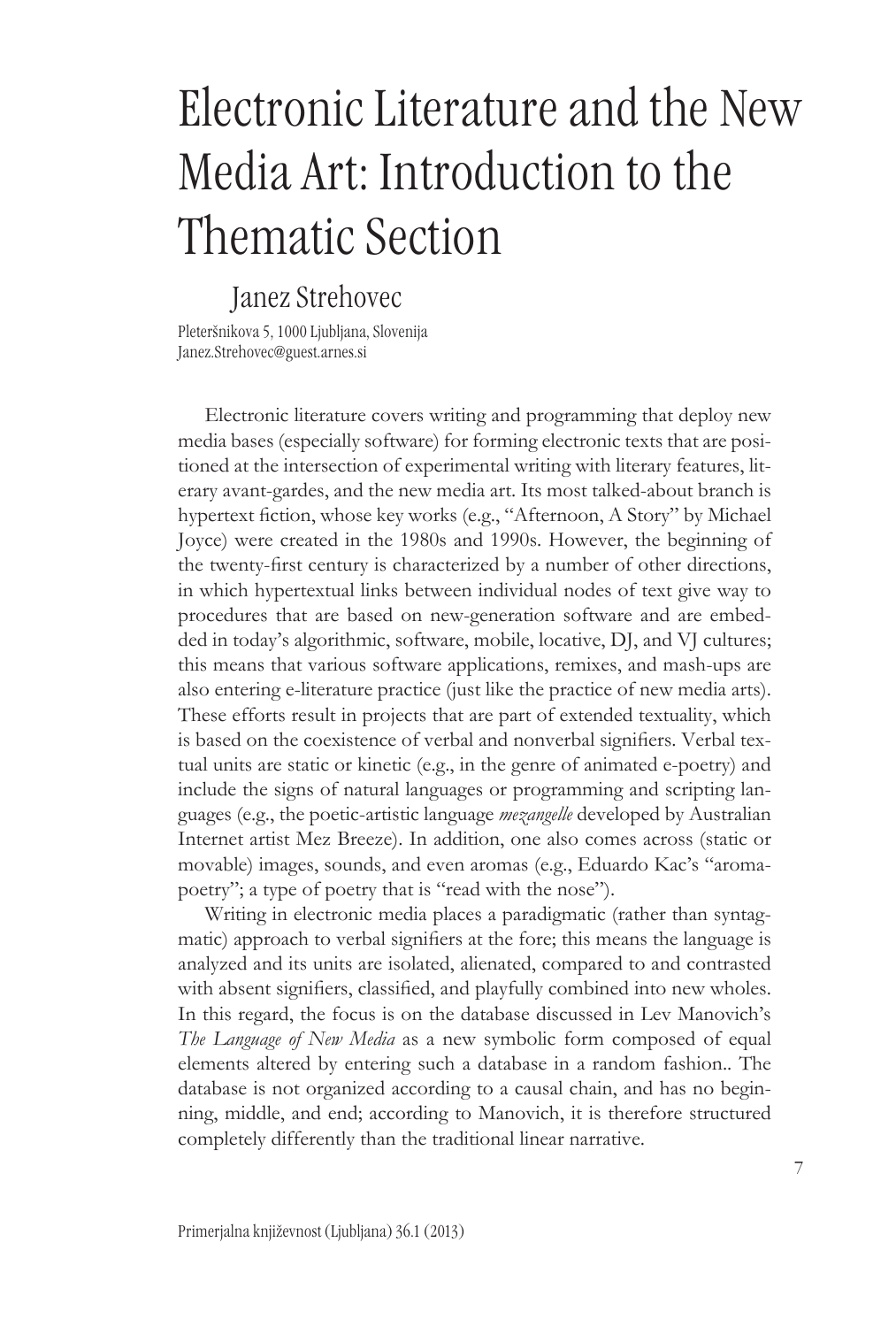Electronic literature is not a continuation of literature-as-we-know-it by other (i.e., electronic) means (nor its higher or modernized stage), but an area of emerging electronic textuality that is significantly influenced by the new media and rooted in distinctly techno-cultural practices (e.g., the club and software culture, and the culture of playing videogames). In a way, projects defined with hypertexts are close to the directions in the familiar print-based literature that are characterized by combinatory texts and text labyrinths (e.g., Italo Calvino's novel *If on a Winter's Night a Traveler*, Milorad Pavić's *Dictionary of the Khazars*, and Jorge Luis Borges' *The Garden of Forking Paths*), whereas electronic poetry also enhances and radicalizes certain tendencies of the visual and concrete poetry of the 1960s and 70s (in terms of the organization of textual units according to spatial syntax) and spreads them to the area of motion and thus also temporal and cinematic) syntax. Even though e-literature pieces are placed into spaces that are not close to traditional literary culture (these types of projects are controlled by software and presented on the screens of various smart devices, ranging from computers to mobile phones), it also makes sense for literary theoreticians and practitioners to follow the developments in this. E-literature works namely provide an answer to the question of what happens with letters, words, and texts in the new-media condition of the computer culture (and social networks), and to questions regarding the fate of literacy within the context of the new media.

In order to gain a basic understanding of e-literature, it is important to consider its materiality in the sense that the text is now spread out in the "depths" of a (computer) screen, where it is available to the reader in a significantly more interactive way than when reading printed texts; readers can thus manipulate the text using their mouse, scrollbar, and similar devices and can even be in a tactile relationship with the text. In addition, it is also important that the text be saved in smart memory units (from where it can be retrieved at any time) and controlled by software. Of course, it also belongs to the algorithmic culture, which demands non-trivial efforts from the user (reader) in getting through the text; it often involves not only reading, but also navigation focused on a series of goals, which is reminiscent of playing videogames, whose theory can also be of great help when seeking to understand more complex e-literature works (e.g., formed as textual instruments). In addition to algorithms, databases (with verbal and nonverbal signifiers) and interfaces (which can also be very unusual, such as a wheel, hand, or dataglove) are significant elements of the most relevant pieces in this area.

Festivals and conferences at which these types of projects are presented are essential for the production, reproduction, and dissemination of e-literary practices. The best-known events of this type today are the Electronic Literature Organization conference and E-Poetry festival, whereas a series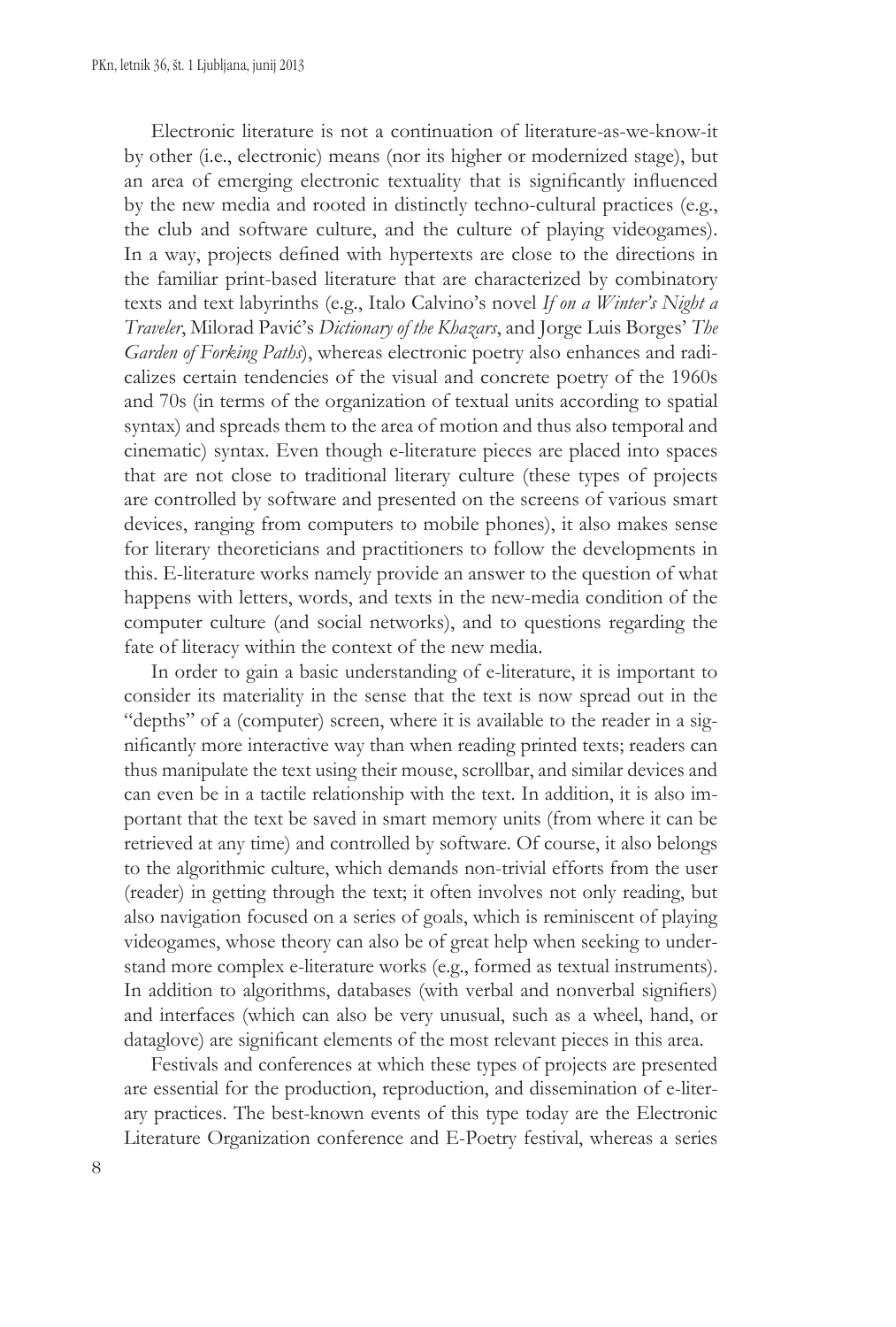of Digital Arts and Culture conferences greatly contributed to the popularization of e-literary creativity in the past; these conferences originated in Bergen, Norway, in 1998 and were initiated by Espen Aarseth, the author of the *Cybertext: Perspectives on Ergodic Literature*. E-literature is also institutionalized with various publications. Among the journals that first and foremost publish theory, *Electronic Book Review*, *ALT-X*, the *Cybertext* yearbook, and *Dichtung Digital* should be mentioned. Books of this genre started being published by WVU Press as part of the *Computing Literature* collection. The European Network of Digital Literature *DDDL* brings together European researchers and institutions in this area. It is chaired by Philippe Bootz, who has also organized intensive Erasmus programs in this area (e.g., the one in 2013 at the Complutense University of Madrid, where the author of this article delivered lectures and also invited several Slovenian students to join him).

Where we can find e-literature works? Because these are electronic projects, the Internet is an excellent place for saving and distributing this type of practice. In this regard, one should mention both electronic literature online databases published by the ELO—the *E-Literature Collection 1* (2006) and *2* (2011)—and the Elmcip Anthology of European Electronic Literature. A series of basic information on electronic literature is also kept by the Elmcip Knowledge Base.

Numerous e-literature projects are now being placed at the intersection of experimental writing in new media and the new media art; the spaces of the new media art such as galleries, clubs, and online locations (from online databases to Second Life galleries) are also often spaces of e-literature. In addition, a variety of basic concepts related to the new media art are also useful for understanding e-literature, whose works, on the other hand, also expand the boundaries of the new media art and are by no means its derivatives or extensions. This fact motivated the author of this paper to organize the international conference *E-Literature and New Media* in Ljubljana on 22 and 23 September 2012 as part of the Elmcip European research project included in the HERA network, which supports research projects in the humanities. The writer of this paper and the editor of this thematic section is one of the principal investigators of this project, which is taking place from mid-2010 to mid-2013 and includes seven partner universities (from Norway, Finland, Sweden, the UK, the Netherlands, and Slovenia), with the University of Bergen as the leading research organization (Scott Rettberg is the project leader). As part of their tasks, the principal investigators prepared seminars on various topics and the final conference was held in Edinburgh together with an exhibition of electronic works titled *Remediating the Social*. This exhibition was prepared through a call for entries that shaped the show; at both the exhibition and conference, non-European theoreticians and authors also took part.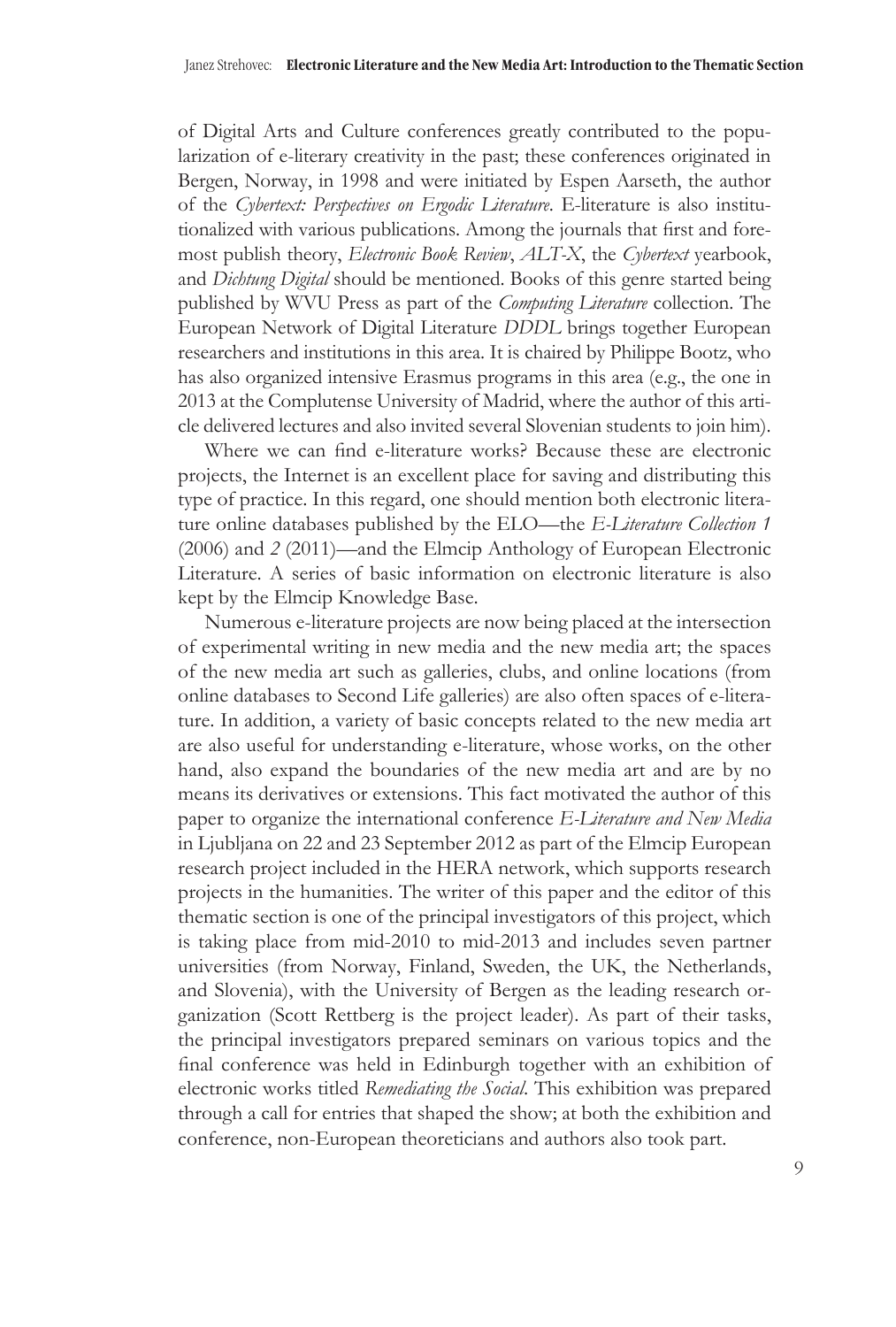Along with the conferences and the published papers, the research done by the investigators involved in the project, and training (of doctoral and post-doctoral students), important outcomes of this project also include the formation of the *Elmcip Knowledge Base* (an online e-literature archive that will continue functioning after the project is concluded), the publication (catalog) *Remediating the Social*, which was based on the outcomes of the final Elmcip conference (with contributions from the theoreticians that participated at the symposium, and artists included in the exhibition), the anthology of European e-literature in an online and USB version, and the book of reports and other contributions describing the most important activities taking place as part of this project.

The Ljubljana conference was organized as a minor symposium based on an open call for papers and featured seventeen papers by theoreticians and practitioners from eleven countries. Its final event was the public reading and performance by John Cayley, Scott Rettberg, Philippe Bootz, Alexandra Saemmer, Simon Biggs, Talan Memmott, and Jaka Železnikar. The presented papers, which were peer-reviewed by at least two reviewers, included the following: "Reflections on the Iconicity of Digital Texts" by Alexandra Saemmer, "Code, Interpretation, Avant-Garde" by Roberto Simanowski, "Reversed Remediation. A Critical Display of the Workings of Media in Art" by Saskia Korsten, "Poetry Confronting Digital Media" by Giovanna di Rosario, "Acoustic and Visual Imagination in Poetry from Neo\_Avantgarde to New Media Poetry in Yugoslav and Post-Yugoslav Poetry" by Dubravka Đurić, "E-Literature and the New Social Paradigms" by Janez Strehovec, "New Media ArtPoetry: A Textural Surface" by Maria Mencia, "'Big Brother Really Is Watching You.' Literature in Mobile Dataspace" by Beat Suter, "Why Digital Games and Networks Can Help Us to Change Reality and Generate Concrete Changes in Social Environments?" by Patricia Gouveia*,* "Do the Domains of Literature and New Media Art Intersect? The Cases of Sonnetoid Web Projects by Vuk Ćosić and Teo Spiller" by Aleš Vaupotič, "Literary Aspects of the New Media Art Works by Jaka Železnikar and Srečo Dragan" by Narvika Bovcon, "New Media Textuality and Semiotics" by Teo Spiller, "Is There a Message in This Medium? The Materiality of Language in the (Sound and) Light of New Media" by John Cayley, "The Four Corners of the E-Lit World. Textual Instruments, Operational Logics, Wetware Studies and Cybertext Poetics" by Markku Eskelinen, "The Extensions of the Body in New Media Art" by Maja Murnik, "Programmed Digital Poetry: A Poetry of the Apparatus; Media Art?" by Philippe Bootz, and "(Techno) dispositifes in Contemporary Art Practice: Fifty-Year Theatre Performance Noordung 1995–2045: by Dragan Živadinov" by Bojan Anđelković*.*

10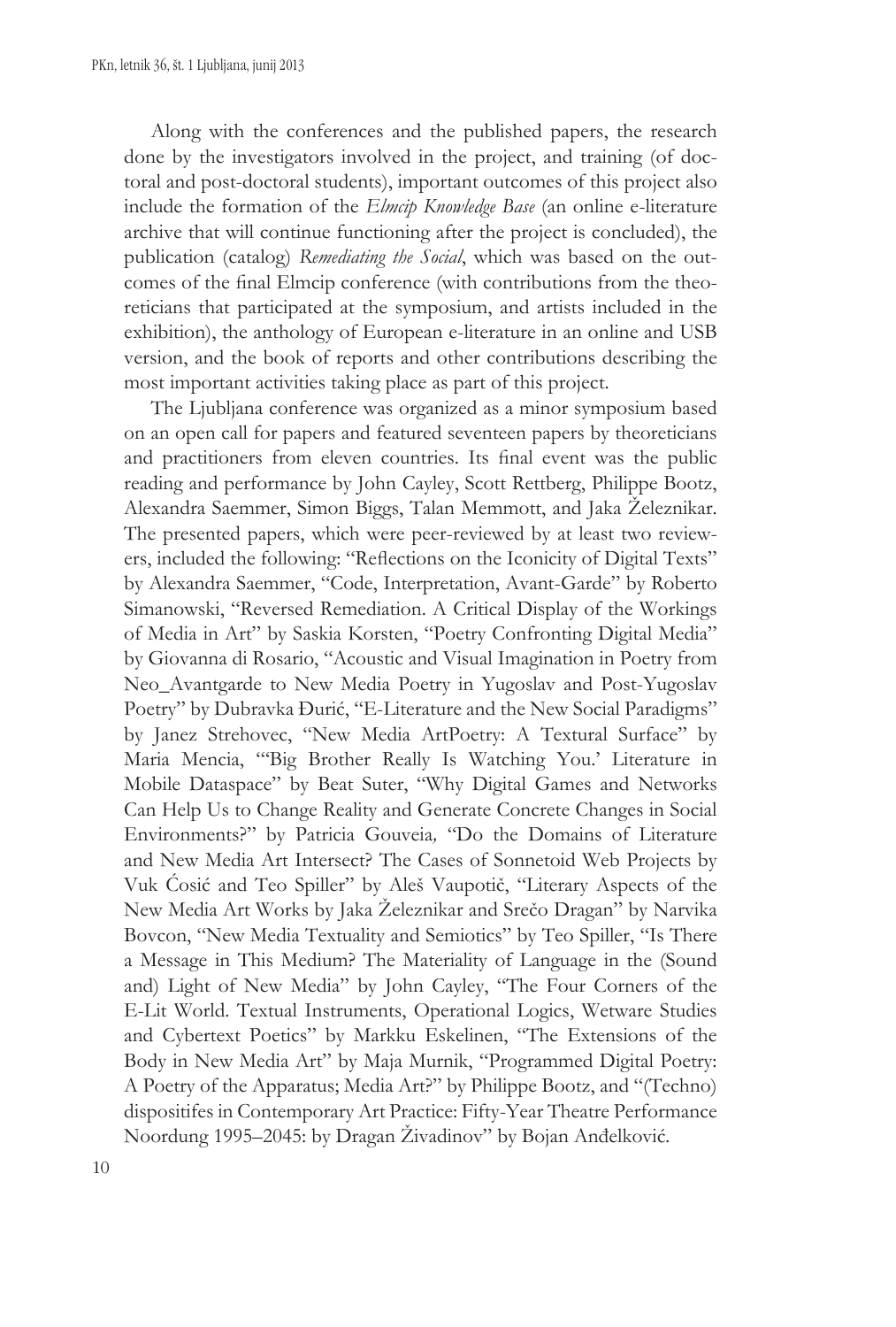Even by taking a brief look at the papers presented, one can see that the conference also included contributions that do not focus directly on eliterature but, by extending to the areas of *techno-dispositifs* in new media art, videogames, and the body (in performance art), stimulate a broader discussion on the interactions of e-literature with the new media and contemporary art. In addition, it should be noted that the Ljubljana symposium was also the first meeting of this type that brought together Slovenian eliterature writers and theoreticians, who presented papers, performed live reading (Jaka Železnikar), or participated in discussions (Vuk Čosić, Srečo Dragan, and Peter Purg).

As the conference organizer, I selected six authors that prepared papers for publication in the journal *Primerjalna književnost*. The articles use a variety of approaches and thus demonstrate the complexity of the area explored: e-literary theory. The issue of e-literature as an emerging textual practice is discussed by **Markku Eskelinen,** the coeditor of the *Cybertext* yearbook (in addition to Raine Koskimaa) and author of *Cybertext Poetics* (2012). He examines this area from the perspective of textual instruments, operational logics, cybertext poetics, and a "wetware" study. This perspective reveals the boundaries and dangers of e-literature that are defined through the new-media art, (social) sciences, games, and one's own stagnation. Eskelinen emphasizes the cybernetic nature of e-literary textuality and cybernetic thinking in the sense that in this area one can witness feedback loops not only between the text and its user, but also between various components and stages of the text, between two or more users, and between two or more texts.

The insecurity of the reader that is challenged by unpredictable tasks posed by electronic literature, which is based on images, sounds, and words in motion, temporal dimension, and interaction, encouraged **Giovanna di Rosario** to direct her paper on electronic poetry into three close readings of e-poetry works. With Rui Torres' generative *Poemas no meio do caminho* (Poems in the Middle of the Road), the author drew upon the important role of the reader in transforming the unpredictable text, in which many words are variables included in new links that are machine-generated by means of the reader's selection. In this way, the authors lose control over their texts, and their roles are limited to shaping the environment for poetry combinatorics, in which the reader and the text generator are involved.

As one of the pioneers of electronic poetry and its theoretician, **Philippe Bootz** deals with Eduardo Kac's biopoetry; specifically, his project *Genesis 2* (1999), which is based on biology, optics, and Internet application in the sense that a sentence from the *Genesis* is transcribed into Morse code and thence into DNA. In analyzing this project, he uses his own semiotic theory